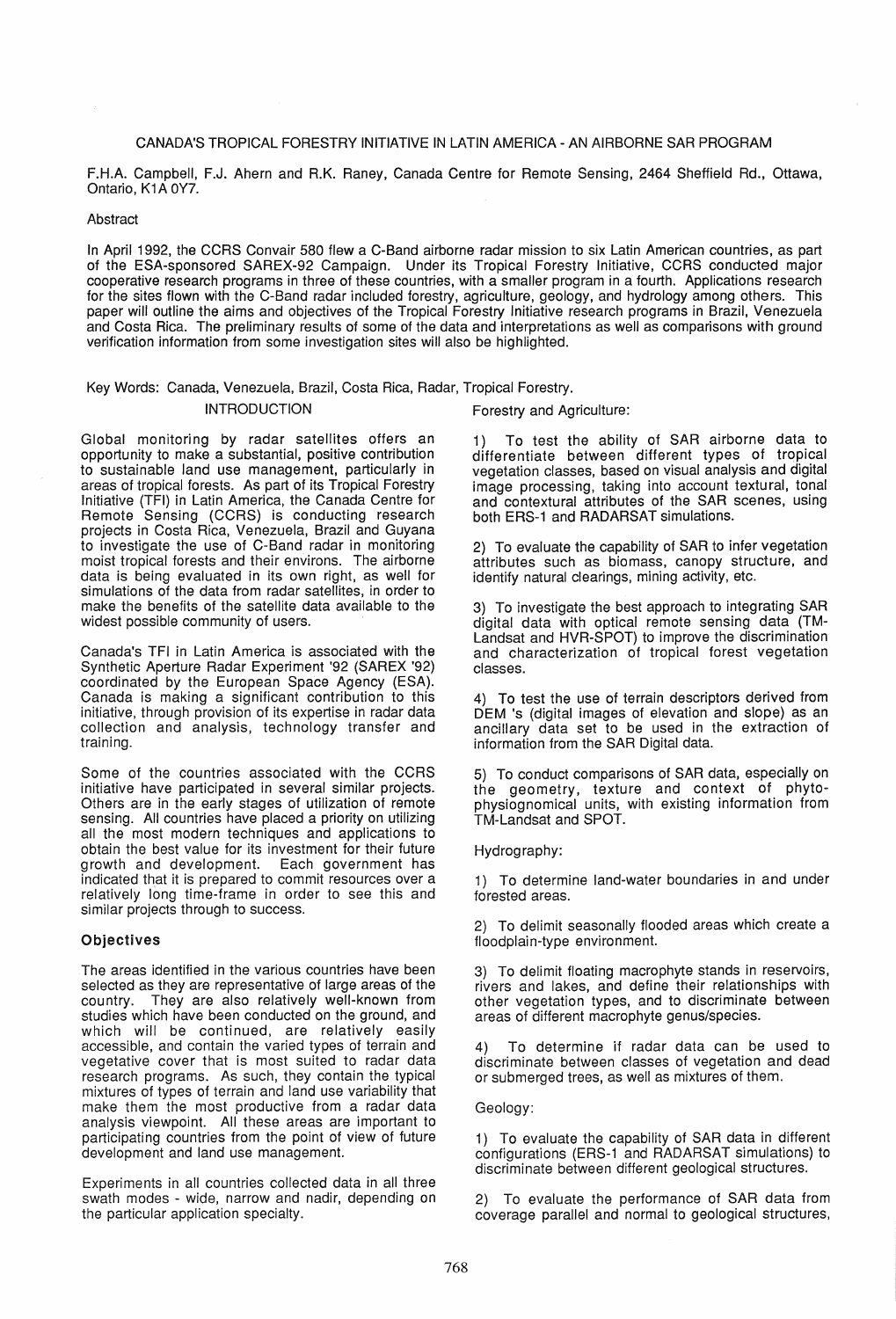to aid in improving the detection and characterization of geobotanical patterns, and to characterize rock unit types and structures.

3) To investigate the best approach of digital enhancements and merging techniques of SAR, TM-Landsat and geophysical data (aeromagnetic and gamma ray) for lithological discrimination, structural mapping and geobotanical applications.

The areas which are being investigated in the various countries are described briefly below.

#### BRAZIL

in Brazil, the four sites studied include a national forest, a large lake created by hydroelectric dam, a major mining region, and an area of mixed agriculture, ranching and rubber tapping (Fig. 1).

### Pojuca

This site lies in the Carajas Mineral Province. It has extensive deposits of iron, gold, manganese, copper, zinc, nickel, tin and bauxite. Brazilian researchers have been carrying out a long-term geobotany investigation. The area is an ideal site to test the performance of SAR imagery in a "difficult" mountainous terrain, where illumination conditions will vary appreciably due to surface topography. The vegetation of the region is typical of tropical upland rainforest, and three major ecological regions are recognized in the test area.

### Acre State:

The sites in Acre State lie on an plateau with rolling to flat relief and a predominantly NE-SW drainage pattern. Tropical rainforest is the main vegetative cover. Cattle ranching, and secondarily, settlement projects, are the prime causes of forest clearing in Acre State. Small farming projects in the regions have been hampered by the fragility of the soils and vegetation.

## Tucurui:

The Tucurui site is located in the Tocatins River Basin, which is a predominantly flat area covered by tropical



rain forest. In 1985, a hydroelectric dam was constructed on the Tocatins River, and an area of approximately 2,340 km2 was permanently flooded. The Tucurui Reservoir has a water volume of some 45.8 km3, and is up to 70m deep.

The Tucurui test site has undergone extensive change since the dam created the reservoir. The flooded forest areas are under a gradual and constant process of decomposition and provision of nutrients to the reservoir. The increasing nutrient levels caused by the intensive land use and water level fluctuation, together with the decrease in speed of the current are largely responsible for the growth of large floating macrophyte stands.

## Tapajos:

The Tapajos test site, in the Tapajos National Forest, is located in Para State, near the Municipality of Santarem. The site comprises approximately 600,000 hectares of tropical forest. At the border of the National Forest there are several areas which have been deforested as a result of human activity. Geomorphologically, the area ranges from areas of lowlands with low slope variances to intensively dissected plateaus and poorly-textured soils, to highlands characterized by dense tropical forest with trees having a high commercial value.

### VENEZUELA

Research projects in Venezuela were carried out in the Federal Amazon Territory, near the headwaters of the Orinoco River (Fig. 1). The entire region is covered by dense tropical forests. with areas of natural savanna, areas subject to periodic flooding, and isolated clearings used for shifting agriculture by local inhabitants. There are a few villages in the region, with some airstrips, but there are no local industries or infrastructure.

In Venezuela, the two sites are in the Federal Amazon Territory, within the region declared a World Biosphere Preserve by the Government of Venezuela, near the border with Brazil to the south. Detailed classification

> VEN 1 VEN2 VEN 3 BRA 1 BRA2 BRA3 BRA4 BRA5 CR1 CR2 CR3 CR4 CR<sub>5</sub> C<sub>R6</sub> CR7 CR8 CR9 Sierra Parima La Esmerelda **Casiquiaire** Tapajos Pojuca Tucurui Tucurui Scansar Acre Atlantic Coast Limon Rio Barbilla Pacific Coast Platonar Laguna de Arenal Guanacaste Central Valley Osa Penn.

Figure 1: Test site locations.